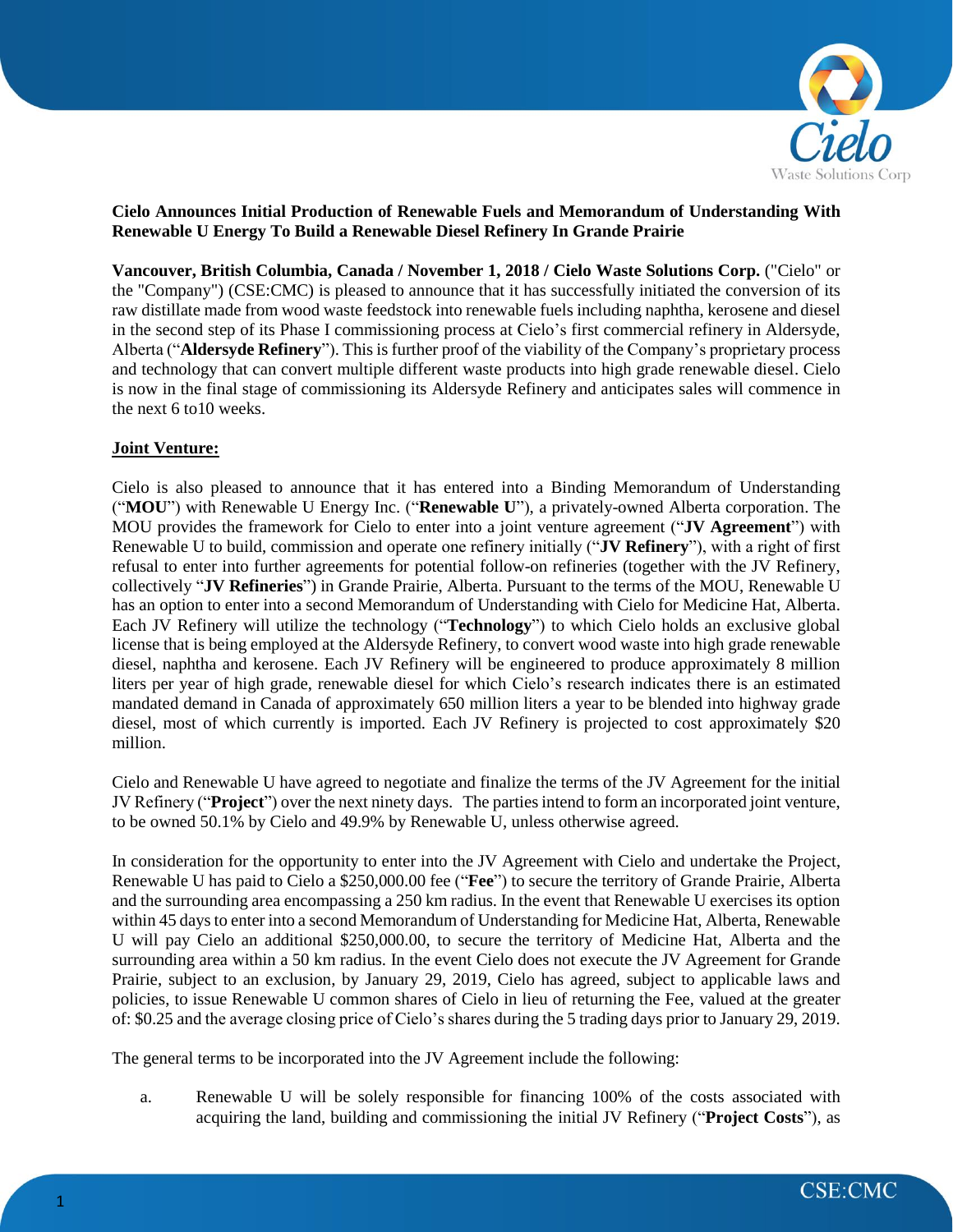

well as for the initial refinery contemplated to be built in Medicine Hat, Alberta, if Renewable U exercises its option.

- b. Cielo will manage the Project overall, overseeing the planning, construction, commissioning and operation of the JV Refineries and will receive a management fee for the construction of the JV Refinery equal to 7% of the Project Costs subject to certain exclusions, and will continue to receive management fees once operations begin based on industry standards.
- c. Profits will be split 30% in favor of Cielo and 70% in favour of Renewable U, until Renewable U has received profits equaling 100% of the Project Costs. Thereafter profits will be split on the basis of 50.1% for Cielo, 49.9% for Renewable U, reflecting the respective interests/ownership of the parties.

Don Allan, President and CEO of Cielo, commented "We have now completed the next significant step of our Company's history with the initiation of production of our renewable fuels (diesel, kerosene and naphtha) from the raw distillate that we produced last month from wood waste. We are nearing the sale of our first renewable fuels. In addition, we are thrilled that with the results achieved to date through the commercialization process, we have gathered substantial interest from multiple parties for potential joint ventures. As such we are excited to be working with Renewable U Energy to finalize the terms of our anticipated Joint Venture Agreement. We believe that the terms being negotiated for the anticipated joint venture will result in a truly win/win arrangement for both parties, as it removes the financing and scale-up risk associated with the next one or two of our refineries and allows us to earn profits as well as ongoing management fees during both the construction and operation of the anticipated joint venture refineries."

Lionel Robins, CEO of Renewable U, stated "We have been following Cielo's progress for some time now and are very excited to be working with Don Allan and his team at Cielo to bring their innovative and industry-leading technology to potentially two key areas of Alberta. We believe that Grande Prairie is quickly becoming recognized as the unofficial "epicenter" of the Oil and Gas Industry in Canada and that Medicine Hat has already proven itself to be one of the most progressive and innovative municipalities in Western Canada. We believe that to bring clean, green environmental refineries of this magnitude to these areas is a clear example of philanthropic capitalism, where we can bring jobs and economic growth to our communities, while also working towards creating a cleaner and healthier world for our families to live in."

## **Related Party Loan:**

A related party has delivered to the Company a loan in exchange for a demand promissory note ("**Note**") in the amount of \$500,000 ("**Loan**") as a bridge loan while the Company seeks the balance of financing required to complete the commissioning of the Aldersyde Refinery, in particular, primarily for the purchase of additional equipment, as announced on October 4, 2018.

The Loan constitutes a "related party transaction" within the meaning of Multilateral Instrument 61-101 – Protection of Minority Shareholders in Special Transactions ("MI 61-101"). Cielo relies on the exemption from the formal valuation requirements of MI 61-101 contained in section 5.5(a) and (b) of MI 61-101 on the basis that the fair market value of the Loan is not more than Twenty-Five Percent (25%) of the market capitalization of Cielo and no securities of Cielo are listed on a specified market set out in such section, and Cielo relies on the exemption from the minority shareholder approval requirements of MI 61-101 contained in Section  $5.7(1)(a)$  and  $5.7(1)(b)$  of MI 61-101 on the basis of the fair market value of the Loan not being more than Twenty-Five Percent (25%) of the market capitalization of Cielo nor \$2,500,000. As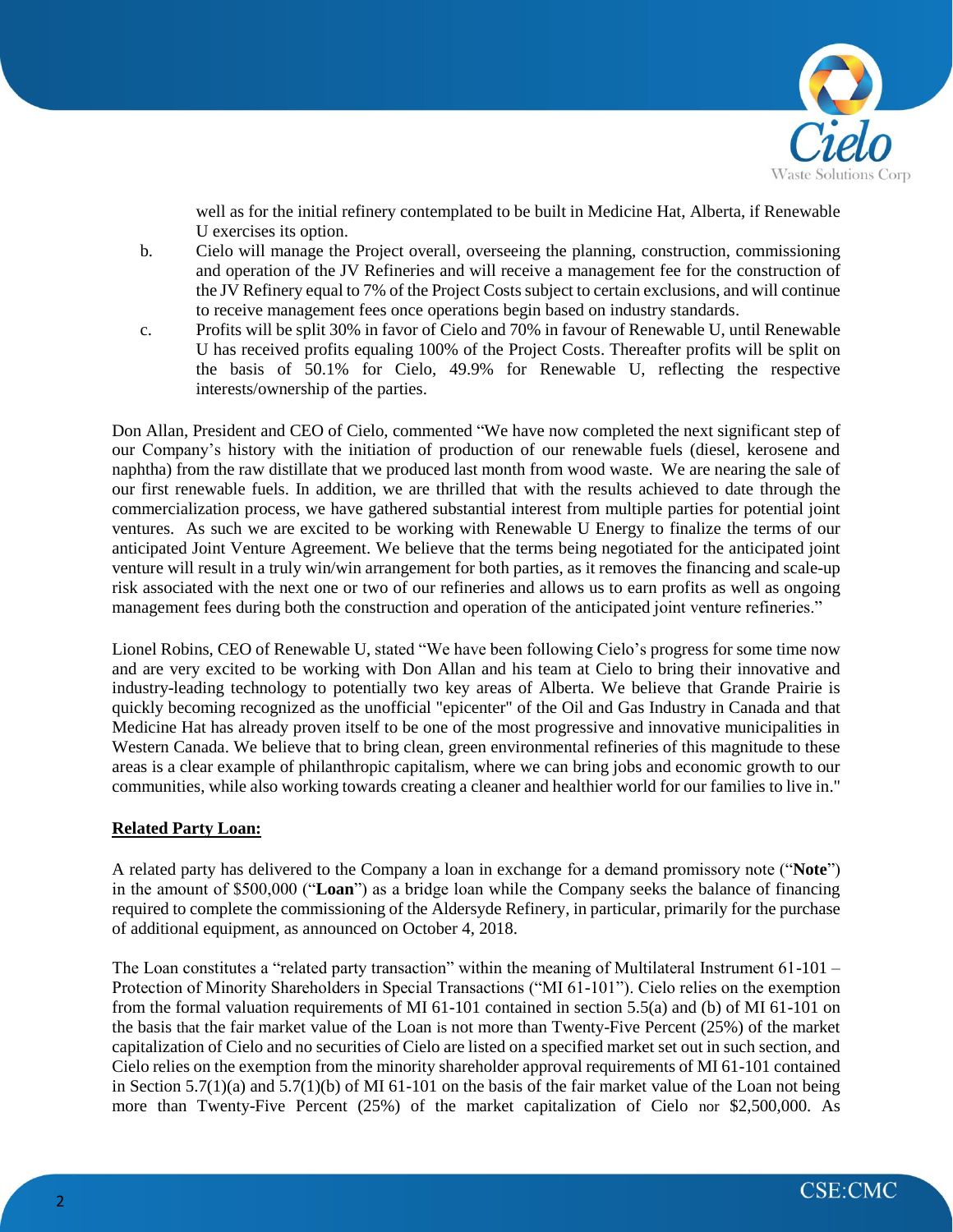

contemplated by MI 61-101, Cielo did not file a material change report in respect of the related party transaction at least 21 days before the issuance of the Note as Cielo was not aware of the Loan at such time.

# **Conference Call:**

Cielo will be hosting a Conference Call on Fri, November 2, 2018 from 1:00 PM to 2:30 PM MDT. Please feel free to join the call from your computer, tablet or smartphone by clicking on the following link**.**  <https://global.gotomeeting.com/join/287684301>

Interested parties can call in by dialing within Canada [+1 \(647\) 497-9373](tel:+16474979373,,287684301) or in the United State[s +1 \(312\)](tel:+13127573117,,287684301)  [757-3117](tel:+13127573117,,287684301) and then entering the Access Code: 287-684-301.

Join Cielo shareholders on 8020 Connect: <http://bit.ly/Cielogroup>

For more information please contact:

**Cielo Waste Solutions Corp.** Don Allan, President & CEO (403) 348-2972 Ext. 101 [donallan@cielows.com](mailto:donallan@cielows.com) [www.cielows.com](http://www.cielows.com/)

Michael Yeung, CFA, VP, Business Development & Capital Markets (403) 348-2972 Ext. 103 [michaelyeung@cielows.com](mailto:michaelyeung@cielows.com) [www.cielows.com](http://www.cielows.com/)

## **About Cielo Waste Solutions Corp.**

**Cielo Waste Solutions Corp.** is a publicly traded company with its shares listed to trade on the Canadian Securities Exchange ("CSE") under the symbol "CMC". Cielo holds the exclusive license for the global rights to a transformational, patent-pending, technology engineered to convert garbage-derived feedstocks to renewable diesel, at a significantly lower cost than biofuel companies. With landfills being one of the world's leading contributors to Green House Gas emissions and being projected to double in size over the next 7 years, Cielo can potentially resolve this crisis, on a cost-effective basis, by converting multiple different garbage-derived feedstocks, including sorted municipal solid waste (garbage), wood and agriculture waste, tires, blue-box waste, all plastics and virtually any other cellulous waste product into high grade renewable diesel.

## **About Renewable U Energy Inc.**

**Renewable U Energy Inc.** is a private Alberta corporation. Renewable U was recently incorporated to bring local investors and strategic partners together to participate with Cielo Waste Solutions Corp., on a joint venture basis, to build and operate environmentally friendly high-grade renewable diesel refineries in specified territories.